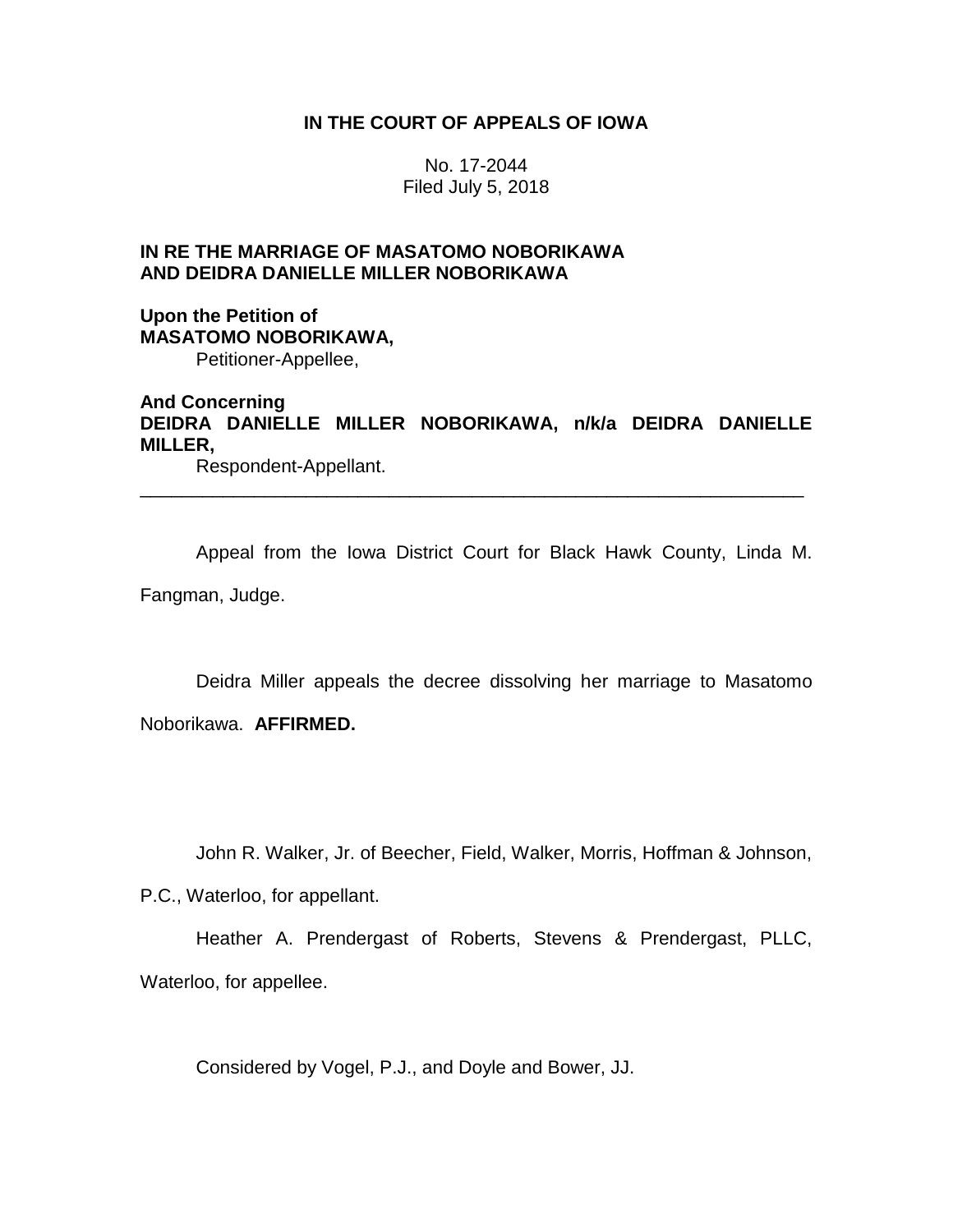**DOYLE, Judge.**

Deidra Miller and Masatomo (Masa) Noborikawa married in 2002. They have four children, who now range in age from five to eleven years old. Masa filed a petition seeking to dissolve the marriage in July 2016, and in December 2017, the district court entered a decree dissolving the marriage. Deidra appealed.

Because the district court hears dissolution-of-marriage proceedings in equity, our review is de novo. *See In re Marriage of Mauer*, 874 N.W.2d 103, 106 (Iowa 2016); *see also* Iowa Code § 598.3 (2016); Iowa R. App. P. 6.907. Although we examine the entire record and adjudicate the issues anew, we give weight to the district court's factual findings, especially with respect to the credibility of the witnesses. *See In re Marriage of McDermott*, 827 N.W.2d 671, 676 (Iowa 2013); *see also* Iowa R. App. P. 6.904(3)(g). This is because the district court, in making its credibility assessment, has the distinct advantage of listening and observing each witness's demeanor firsthand, while we must rely on a cold transcript. *See In re Marriage of Udelhofen*, 444 N.W.2d 473, 474 (Iowa 1989); *In re Marriage of Vrban*, 359 N.W.2d 420, 423 (Iowa 1984).

#### **I. Child Custody.**

Deidra first challenges the child custody provisions of the decree. Although Deidra requested joint physical care of the children, the court found such an arrangement would not be in the children's best interests. The court instead granted physical care of the children to Masa. On appeal, Deidra again argues a joint-physical-care arrangement is best for the children.

Iowa Code section 598.41(1)(a) (2016) states:

2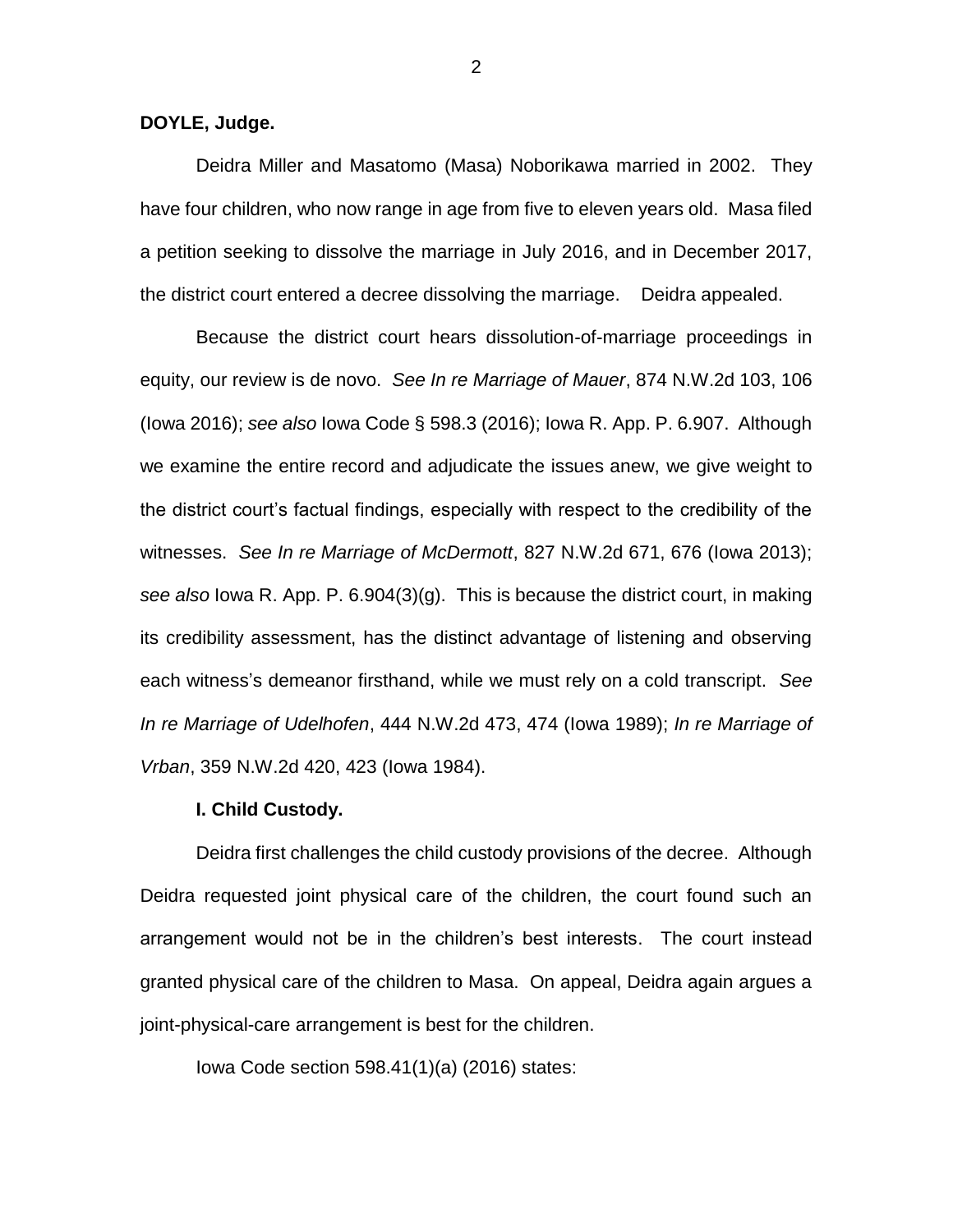The court, insofar as is reasonable and in the best interest of the child, shall order the custody award, including liberal visitation rights where appropriate, which will assure the child the opportunity for the maximum continuing physical and emotional contact with both parents after the parents have separated or dissolved the marriage, and which will encourage parents to share the rights and responsibilities of raising the child unless direct physical harm or significant emotional harm to the child, other children, or a parent is likely to result from such contact with one parent.

The court may grant joint physical care if the parties share joint legal custody and at least one party requests it. *See* Iowa Code § 598.41(5)(a). If the request is denied, the court must state specific findings of fact and conclusions of law as to why joint physical care is not in the child's best interests. *See id.* In determining whether joint physical care is appropriate, we consider consider "(1) stability, continuity of caregiving, and approximation; (2) 'the ability of the spouses to communicate and show mutual respect'; (3) 'the degree of conflict between parents'; and (4) 'the degree to which the parents are in general agreement about their approach to daily matters.'" *In re Marriage of Hansen*, 886 N.W.2d 868, 874 (Iowa Ct. App. 2016) (quoting *In re Marriage of Hansen*, 733 N.W.2d 683, 696-99 (2007)).

In the decree, the district court determined a joint-physical-care arrangement was not in the children's best interests, citing the parties' inability to communicate effectively, the degree of conflict between them, their inability to agree on child-rearing practices, and the logistics of their current living situations. Deidra challenges these findings, claiming the district court exaggerated the level of conflict between the parties and claiming they have only "isolated disagreements" concerning child-rearing. The evidence indicates otherwise. Despite her claims that the parties are able to co-parent, the evidence shows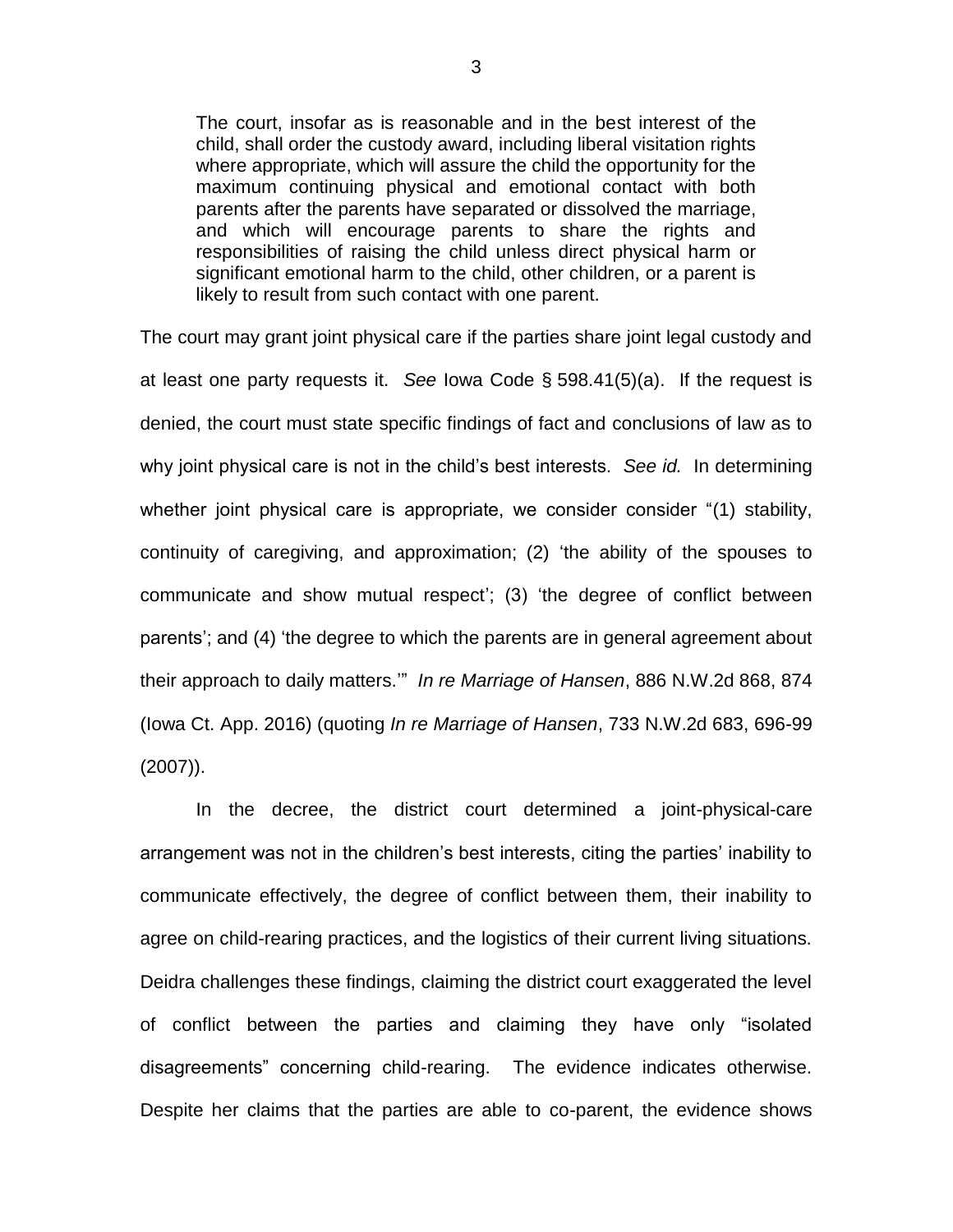Deidra has undermined Masa's role as a parent, made unilateral decisions about the children, attempted to involve the children in marital conflicts, and been disrespectful to Masa in the children's presence.

Deidra argues the principle of approximation weighs strongly against granting Masa physical care of the children, claiming she was the children's primary caregiver until February 2017. Again, the record belies her claim. Rather, the record shows that historically, both parents had cared for the children. From 2013 through 2015, Masa cared for the children alone for two nights each week while Deidra taught a community college class. In 2016, Masa cared for the children for two-and-a-half months while Deidra was in India, and he has been their primary caretaker since February 2017. Although the extent to which both parents acted as caretakers to the children may support a joint-physical-care arrangement, this factor is mitigated by their inability to communicate and the degree of conflict between them. *See Hansen*, 733 N.W.2d at 697 (noting there may be circumstances that outweigh considerations of stability, continuity, and approximation in determining whether joint physical care is in the children's best interests)

Finally, Deidra argues that granting Masa physical care presents "a danger that he will seek to limit [her] time with the children." We find no evidence to support such a claim and note that Masa is bound to the visitation schedule set forth in the dissolution decree. Rather than making a custody determination based on unfounded speculation, we note that any evidence concerning a custodial parent's interference in the noncustodial parent's relationship with the children would be more appropriately addressed in a modification action. *See In re* 

4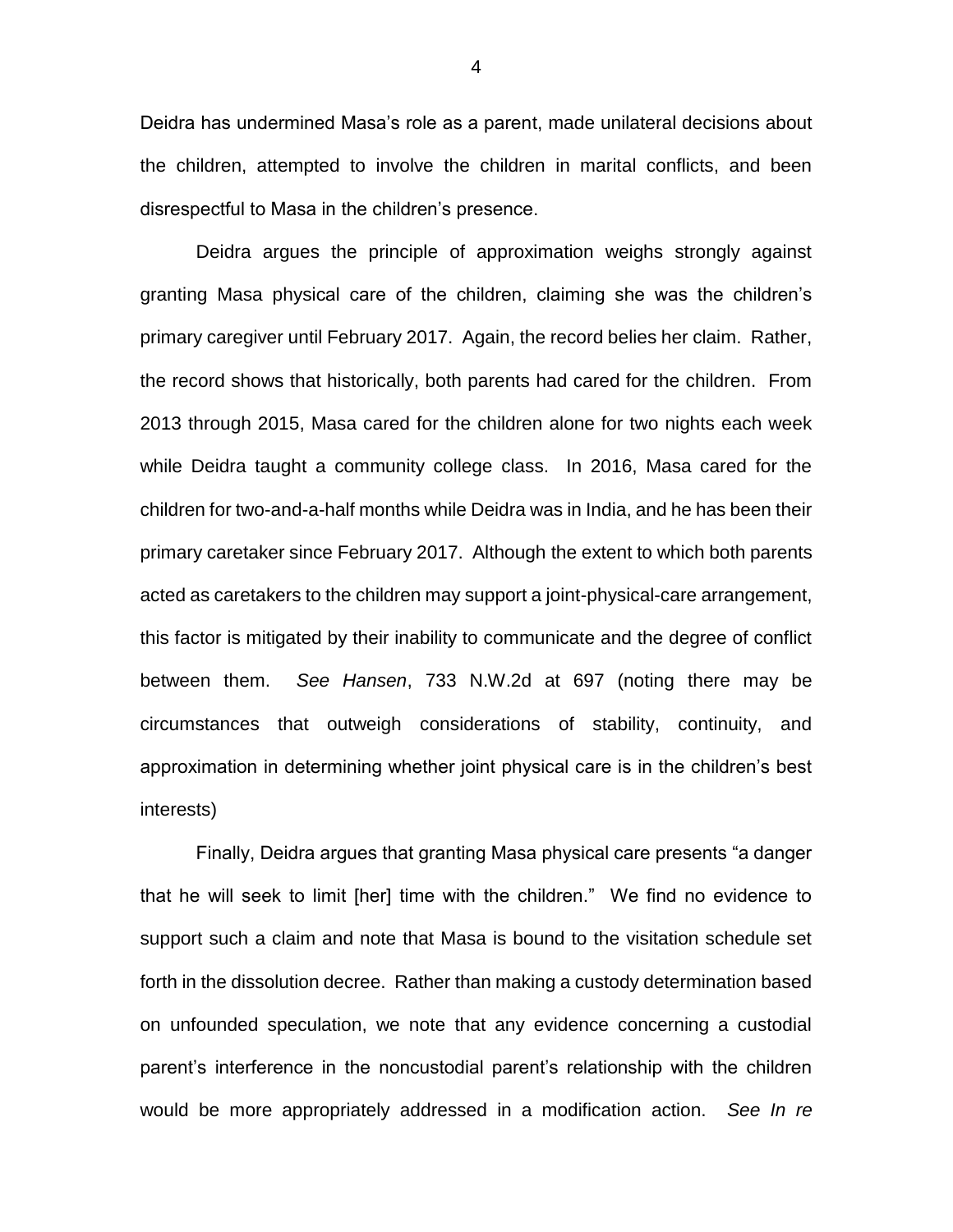*Marriage of Quirk-Edwards*, 509 N.W.2d 476, 480 (Iowa 1993) ("If visitation rights of the noncustodial parent are jeopardized by the conduct of the custodial parent, such acts could provide an adequate ground for a change of custody."); *In re Marriage of Gratias*, 406 N.W.2d 815, 817-18 (Iowa Ct. App. 1987) (noting a custodial parent's future interference with the development of normal, healthy relationships between the children and noncustodial parent "may very well serve as grounds for modification of custody").

#### **II. Property Division.**

We next address Deidra's challenge to the district court's division of property. In determining how the parties' property should be distributed, the trial court has considerable latitude and should only be reversed if "there has been a failure to do equity." *See In re Marriage of Schriner*, 695 N.W.2d 493, 496 (Iowa 2005). "The determining factor is what is fair and equitable in each circumstance." *In re Marriage of Hazen*, 778 N.W.2d 55, 59 (Iowa Ct. App. 2009).

Deidra first argues the court erred in treating funds provided by Masa's father as marital debts. In 2013, his father provided them with \$60,655.08 for a down payment on a home. In 2016, he provided them with an additional \$10,364.00 to replace the roof on the home. Masa claims these payments were loans that requirement repayment. Deidra claims the payments were gifts and repayment was never discussed. It was the prerogative of the district court, as factfinder, to determine which evidence it believed. *See Claus v. Whyle*, 526 N.W.2d 519, 524 (Iowa 1994). The court found Masa to be more credible than Deidra. We defer to its finding in light of its superior position to resolve questions of witness credibility. *See Udelhofen*, 444 N.W.2d at 474.